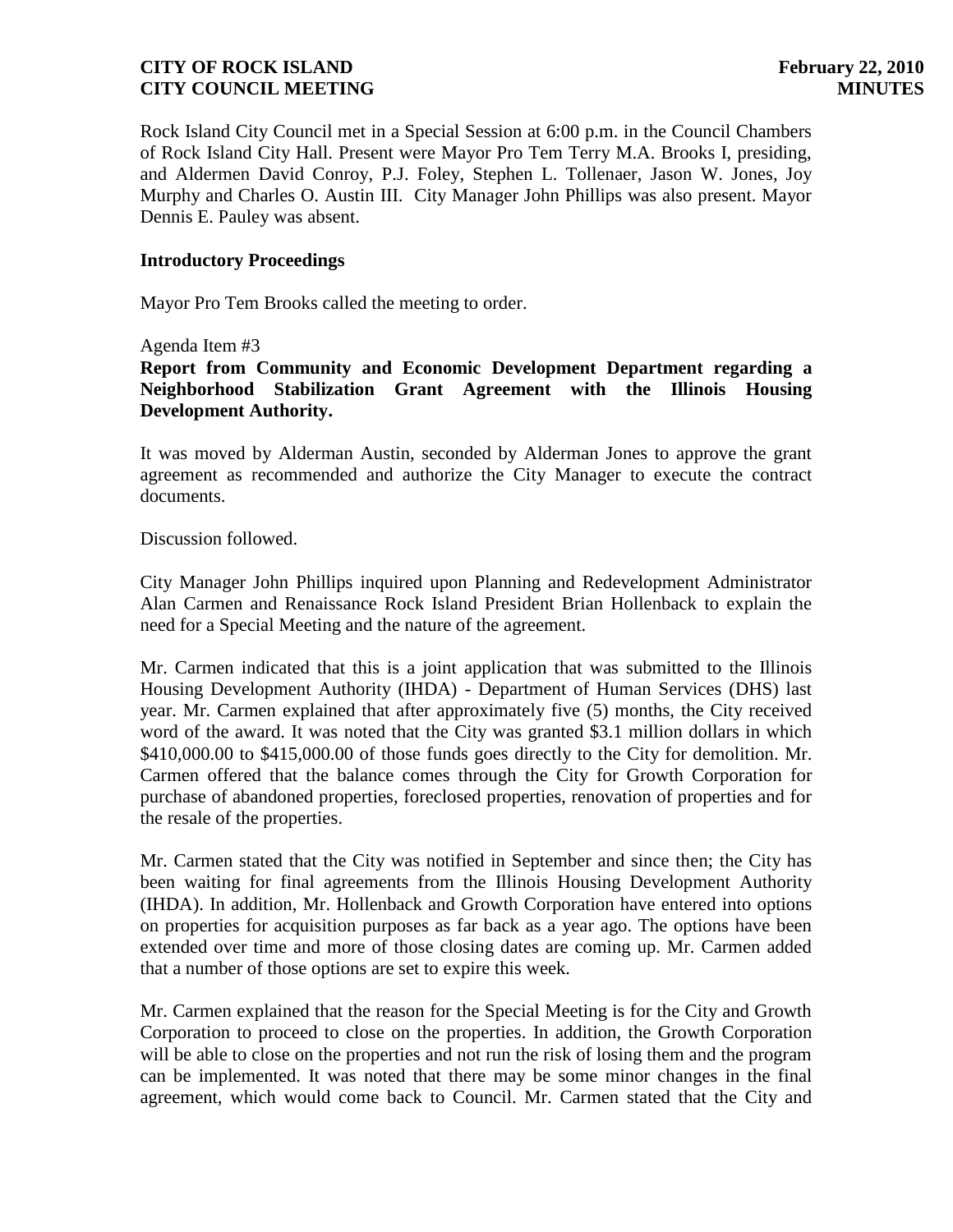## **CITY OF ROCK ISLAND February 22, 2010 CITY COUNCIL MEETING MINUTES**

Growth wish to move forward on this as quickly as possible, which is this week. Mr. Carmen explained that 100% of the funds need to be committed under contract by September 4, 2010. The date cannot be moved.

Mr. Hollenback stated that this is the NSP1 (Neighborhood Stabilization Program) agreement. It is not the NSP2 (Neighborhood Stabilization Program) agreement. Mr. Hollenback indicated that Growth has approximately 20 properties under contract, some of which have been under options for more than a year and time is running out on the extensions for the end of this month. Mr. Hollenback added that there are several closings subject to the final agreement coming in, which is scheduled for this Friday.

City Manager Phillips then inquired upon Mr. Carmen to explain the difference between Agenda Item #3 and #4.

Mr. Carmen stated that Agenda Item #3 is the agreement from the Illinois Housing Development Authority (IHDA) between the City, who is the recipient and the State. It was noted that the agreement governs how the overall \$3.1 million dollars is to be governed and delivered. In addition, there will be an agreement between the City and Growth Corporation for them to deliver their \$2.7 million dollars worth of the \$3.1 million total dollars. It was noted that a little over \$400,000.00 is the City's direct delivery for the demolition function. Mr. Carmen indicated that an agreement is being prepared by the Illinois Housing Development Authority (IHDA) that will be their requirements between the City and Growth Corporation. It was noted that this agreement is not finalized yet.

Mr. Vince Thomas of 1000  $21<sup>st</sup>$  Street stepped forward. Mr. Thomas voiced concerns regarding the price range of homes as it relates to the Neighborhood Stabilization Grant. Mr. Thomas was also concerned in regards to the displacement of low income residents in Rock Island.

Mayor Pro Tem Brooks stated that the Neighborhood Stabilization Grant is what the City's most low income areas need. Mayor Pro Tem Brooks added that the neighborhood areas in the plan have to be stabilized first before they can be rebuilt.

After more discussion, the motion carried by the following Aye and No vote: those voting Aye being Alderman Brooks, Alderman Conroy, Alderman Foley, Alderman Tollenaer, Alderman Jones, Alderwoman Murphy and Alderman Austin; those voting No, none.

### Agenda Item #4

### **Report from the Community and Economic Development Department regarding a subgrantee agreement with Rock Island Economic Growth Corporation as part of the Neighborhood Stabilization Program.**

Alderman Foley moved and Alderman Conroy seconded to authorize staff to negotiate the subgrantee agreement with Rock Island Economic Growth Corporation as